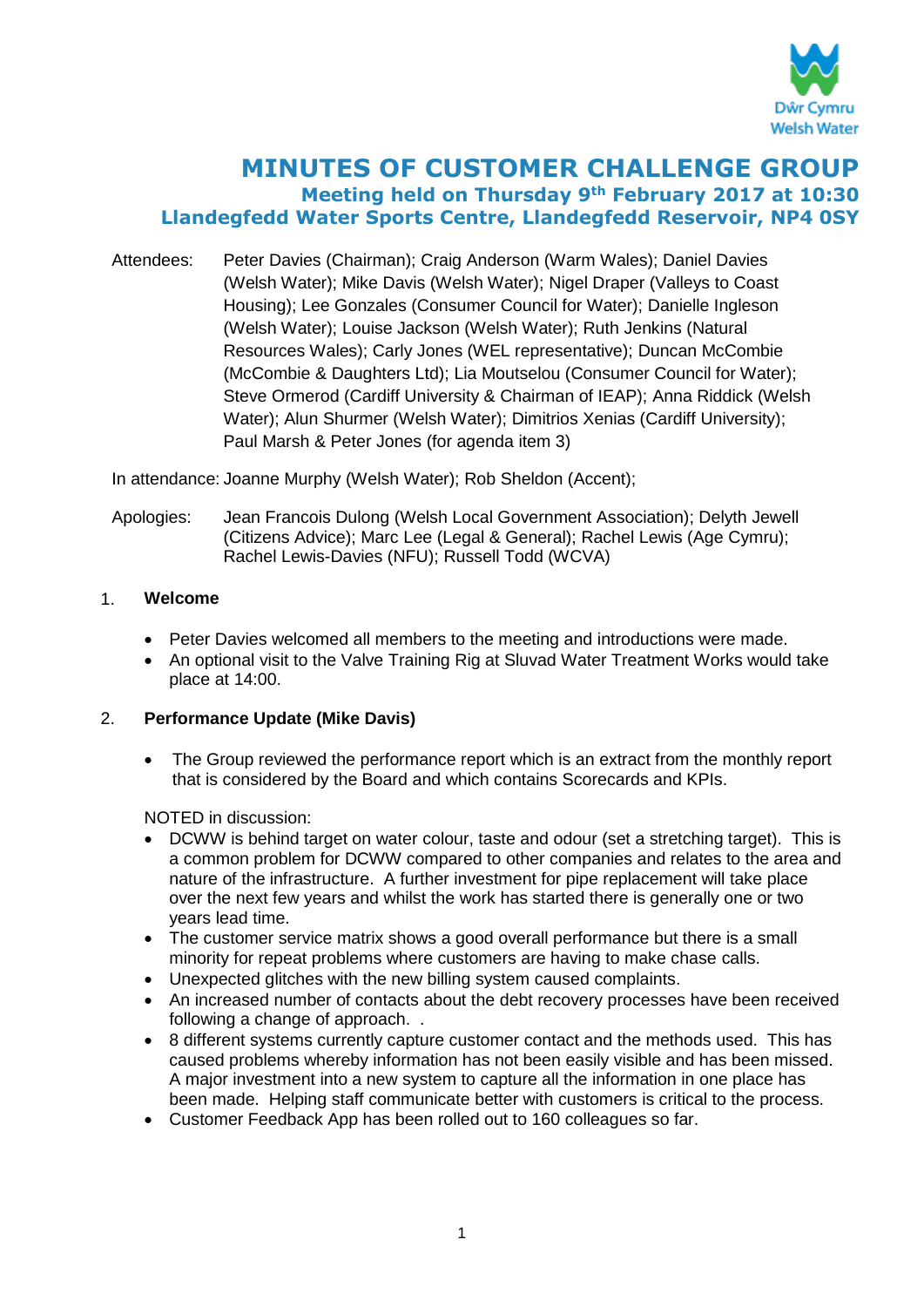Notes and actions from discussion:

Debt is an area of focus for the CCG going forward. Dimitriox Xenias recently attended a CCG Chairs meeting (in Peter Davies' absence) and debt was very much the focus of discussion. The CCG emphasised that reducing the cost debt on customer bills is part of the compact with customers that allows the social tariff subsidy, but that the process needed to be handled sensitively to distinguish "can't pay and won't pay"

DCWW need to ensure customers are aware of the help that is available e.g. HelpU tariff CCG to receive updates on progress re debt reduction

The CCG asked for feedback in future meetings on the implementation of the App and progress on the improvement in customer contact systems

The Stronger Together Conference, facilitated by the CCG, identified potential for collaboration between utility companies and potential for building better links to local wellbeing and resilience plans. The CCG encouraged the company to follow through on the outcomes of this conference

The CCG raised the issue of performance in the non domestic sector and the impact of market opening. The importance of ensuring that the business voice was heard through the CCG was stressed – action to be taken forward via the Chair

## 3. **Annual Performance Report – Assurance Plan Overview (Peter Jones/Paul Marsh)**

- The Annual Performance Report is published before the 15<sup>th</sup> July and contains a mix of financial/non-financial data and measures of success.
- An Audit & Assurance Framework is in place and was designed to build a high level of trust – there is a close link to the Board.
- The Company Monitoring Framework was introduced by Ofwat last year and put companies into categories. It has been a challenge for all companies but has a transparent approach and concentrates on accuracy of data in parts.
- The assurance plan looked at 29 measures an analysis of strengths and weakness has been undertaken this year.
- Ofwat suggested the assurance plan could contain more financial data. This has been taken on board and will, from this year, include data on statutory and regulatory accounts.
- Engagement with the CCG will be improved this year and links to the consultation will be circulated.
- Hard copies of Welsh Water's Statement of Risks, Strengths and Weaknesses 2016/2017 were left for the Group to review after the meeting.

Actions from discussion

- Peter Jones to circulate copies of last year's report to the CCG.
- Paul Marsh to share the email sent to all stakeholders.
- Peter Davies to have a further discussion with Peter Jones & Paul Marsh.to review the assurance process in more detail on behalf of CCG

# 4. **PR19 Update**

#### PR19 Timeline/WW2050

- WW2050 work sets the long term context for the PR19 plan.
- Customers are being asked about 'measures of success' and the cost implications for making improvements.
- Efficiency is important and we need to ensure we have a plan for 2020 cost efficiencies. Costs are assessed at price review and DCWW needs to benchmark against other companies.
- Ofwat will publish the methodology consultation in July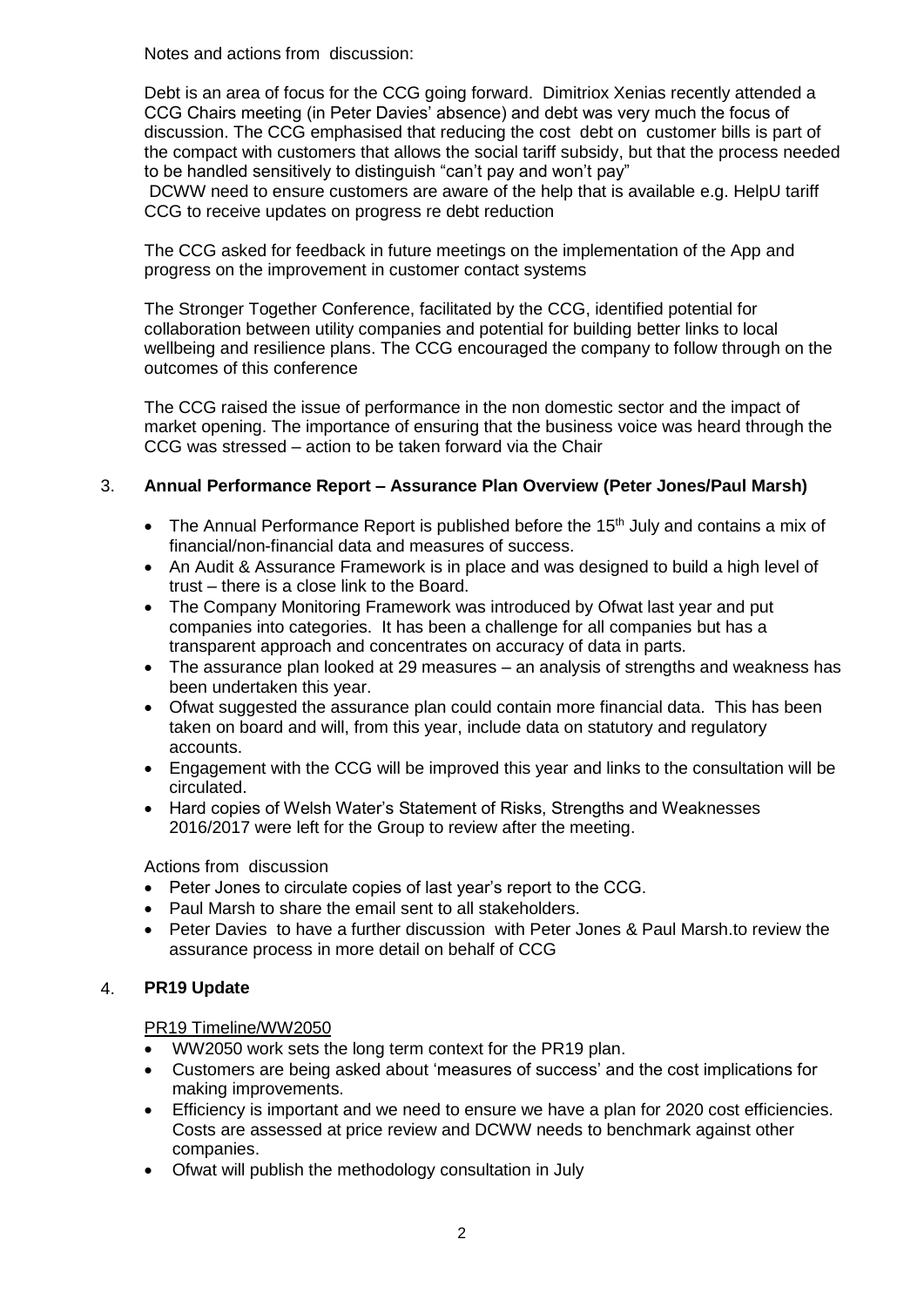The Board will discuss WW2050 in September and by early 2018 we will have a view of what the PR19 plan will look like.

Notes and actions from discussion:

The need to consider disruptive challenges that are likely to transform systems and not just consider business as usual models

Resilience framework and environment impact has to be critical, given the potential scale of climate change impacts of the period and longer term

A consultation launch event for WW2050 will take place in May; a full discussion will be held at the CCG meeting in April; Qualitative research via focus groups will be undertaken in May/June. All stakeholders will be offered one to one discussions on WW2050 . CCG members will have opportunity to engage in this process and attend focus groups.

The CCG will review WW 2050 consultations submissions to inform its challenge framework for PR19

Ofwat Outcomes Consultation

- Performance targets need to be stretching.
- Outcome Delivery Incentives these were new at PR14 and the theme proposed was to strengthen ODIs with consistency of how they were applied across the industry.
- Ofwat have stated that companies heed to work more closely with other utilities to make joint plans.
- Noted the 10 common performance measures Ofwat are considering prescribing.

The Chair noted that he was intending to respond to the OFWAT Outcomes consultation

#### Measures of Success

- Measures of Success will considered more fully at the next meeting.
- The Group considered the tabled 'Promises' chart with is an internal document on what does and doesn't work.
- All areas will be prioritised into a draft list.

Customer Research Timetable

- PWC are helping to work on triangulation to track and evidence the narrative required.
- A record of what is being done and what decisions are based on should be available in June as a Triangulation Report drawing on the full range of customer evidence
- At the next meeting, discussion will focus on the illustrative research matrix

# 5. **WTP Update (Accent Research)**

- Received an update from Rob Sheldon which included an overview of the two survey approaches tested and the proposed revised layout.
- The PR19 style survey has the advantage of being simpler for respondents, can accommodate more attributes within the same survey and is associated with a higher conversion rate from recruitment to completion.
- Further refinements and testing will need to be conducted following the first 100 interviews.

NOTED, in discussion:

Ofwat have shown interest in the research and have been briefed on proposed changes.